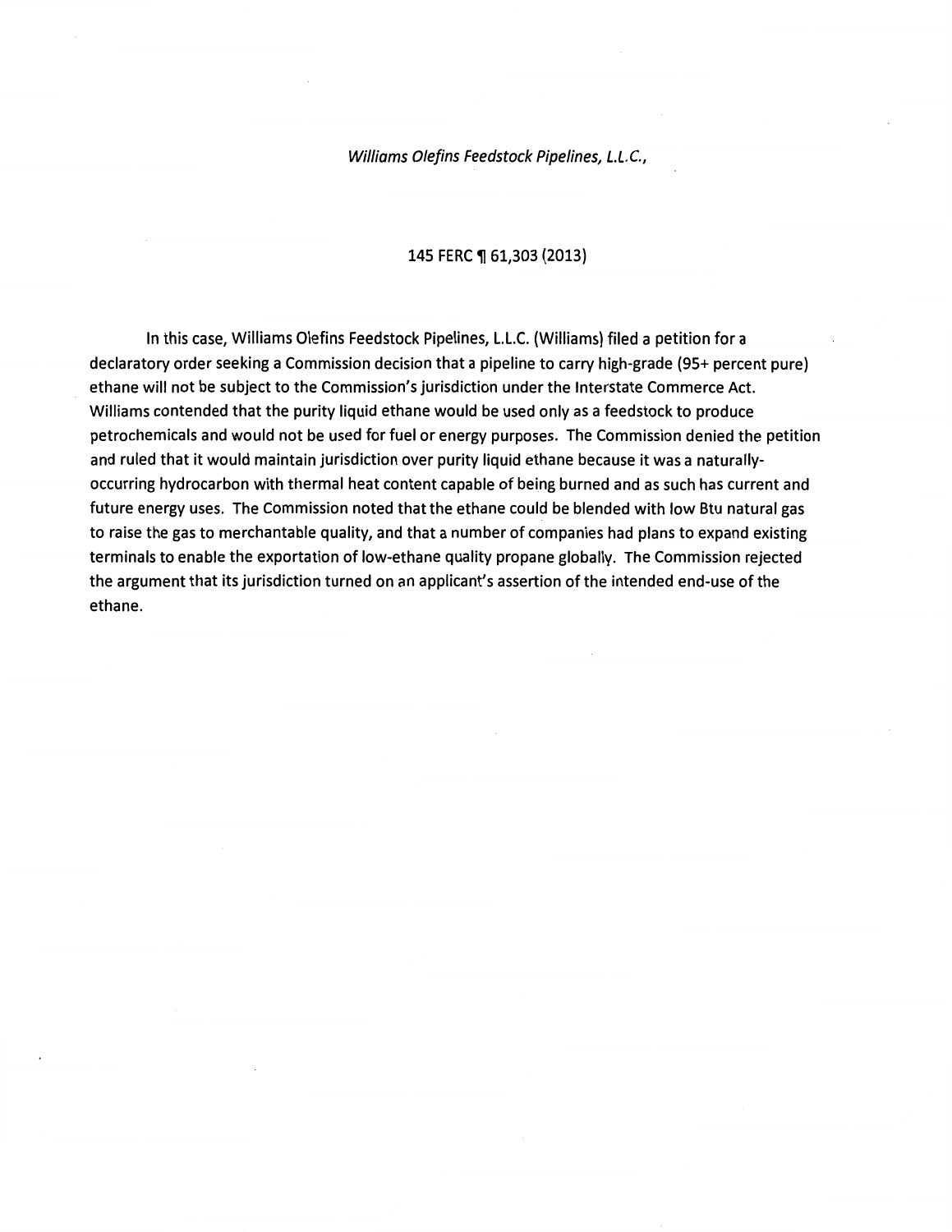## 145 FERC ¶ 61,303 UNITED STATES OF AMERICA FEDERAL ENERGY REGULATORY COMMISSION

# Before Commissioners: Cheryl A. LaFleur, Acting Chairman; Philip D. Moeller, John R. Norris, and Tony Clark.

Williams Olefins Feedstock Pipelines, L.L.C. Docket No. OR13-29-000

# DECLARATORY ORDER

(Issued December 31, 2013)

1. On August 6, 2013, Williams Olefins Feedstock Pipelines, L.L.C. (Williams) filed a Petition for Declaratory Order (Petition). Williams asks the Commission to find that its proposed Williams Bayou Ethane Pipeline project (Ethane Pipeline) will not be subject to the Commission's Interstate Commerce Act  $(ICA)^1$  jurisdiction.

2. Williams states that the planned Ethane Pipeline project will deliver unhatched purity liquid ethane to petrochemical plants and storage facilities along a route from Orange, Texas, to Geismar, Louisiana. Williams estimates that the Ethane Pipeline will be in service by early 2014, and it states that the ethane it will transport will be used as a feedstock to produce ethylene, not as fuel.

3. As discussed below, the Commission denies the Petition.

## I. **Background**

4. Williams explains that ethane is a natural gas liquid (NGL) component of the "wet" natural gas<sup>2</sup> produced at the wellhead and that during the multi-phase system of

<sup>2</sup> Natural gas is composed of numerous hydrocarbons, but is in the main methane. The higher the methane concentration, the "drier" or "cooler" the natural gas. Natural gas with a high concentration ofNGLs is considered ''wet" or "hot" gas, because these NGLs, including ethane, have a high energy content. Wet gas essentially contains more NGLs than dry gas, and the NGLs can be stripped out and sold separately for use either as fuel or as a feedstock for plastics manufacturing. Prior to the 1960s, ethane and larger

 $(continued...)$ 

<sup>1 49</sup> U.S.C. app. §§ 1 *et seq.* (1988).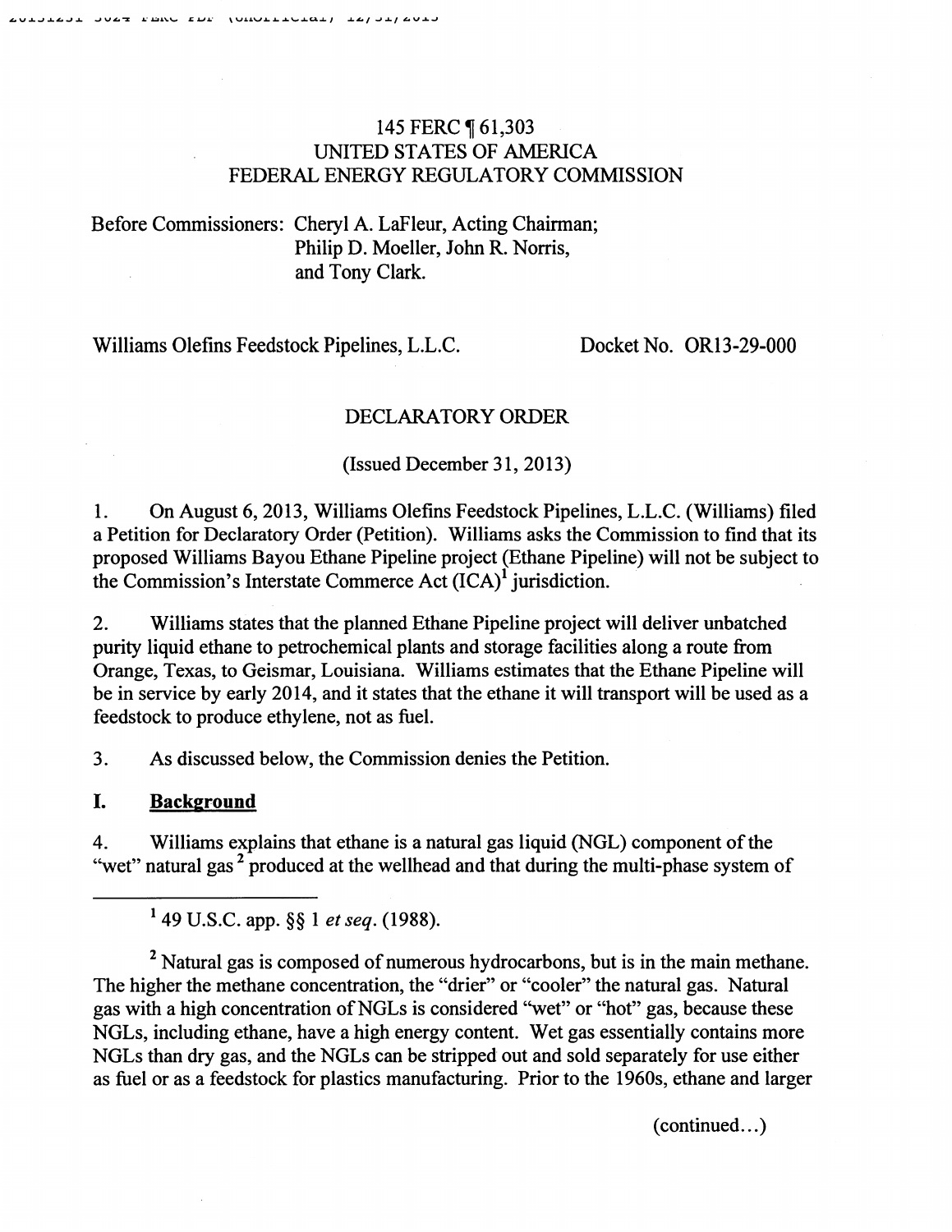### Docket No. OR13-29-000 - 2 -

treating the wet gas, various contaminates and other substances are removed, and methane is delivered into natural gas pipelines for ultimate delivery to natural gas consumers. According to Williams, the remaining raw mix generally consists of ethane, propane, butane, and natural gasoline. Williams states that the raw mix is delivered to large fractionation plants via NGL pipelines, trucks, or railroad facilities for separation into commercially-viable petroleum derivative products (e.g., purity ethane, propane, butane).

5. Williams emphasizes that these derivative products are processed, stored, and transported separately. In particular, states Williams, the distribution systems used to deliver ethane are configured to accommodate only deliveries of that feedstock to ethylene producers. Thus, maintains Williams, a purity ethane pipeline such as the Ethane Pipeline will not compete against pipelines shipping NGL raw mix or other components of the raw mix. Williams states that because of increasing demand from the petrochemical industry in recent years, a specific market for purity ethane market has developed. As a result, continues Williams, fractionation facilities have been configured to process and produce high-grade (95+ percent pure) liquid ethane, which then is sold as a primary feedstock for ethylene production.3

6. Williams explains that the Ethane Pipeline will be developed through a combination of leased capacity, existing Williams-owned capacity, new-build pipeline, and additional pump capability. Williams points out that the Ethane Pipeline will receive liquid ethane from storage facilities in the Mont Belvieu area and that it could have more than a dozen downstream receipt points, at which it can receive additional quantities of processed purity ethane for shipment. Williams emphasizes that the Ethane Pipeline will maintain ethane in its liquid phase, unmixed with any other NGL component, and in fact, adds Williams, the technical specifications of the Ethane Pipeline will preclude the shipment of any product other than purity liquid ethane.

7. Williams contends that the Commission has not addressed the jurisdictional question presented in this Petition as it applies to the transportation of purity liquid ethane. However, Williams argues that the Commission's determinations in cases

molecules typically were not separated from the methane component of natural gas, but simply burned along with the methane as a fuel. Today, however, ethane is most often used as a petrochemical feedstock after it is separated from the other components of natural gas.

<sup>3</sup> Throughout its Petition, Williams cites extensively to the affidavits of Daniel Lippe (Lippe Affidavit) and Keith W. Montgomery (Montgomery Affidavit), both of which are attached to the Petition.

 $\sim$   $\sim$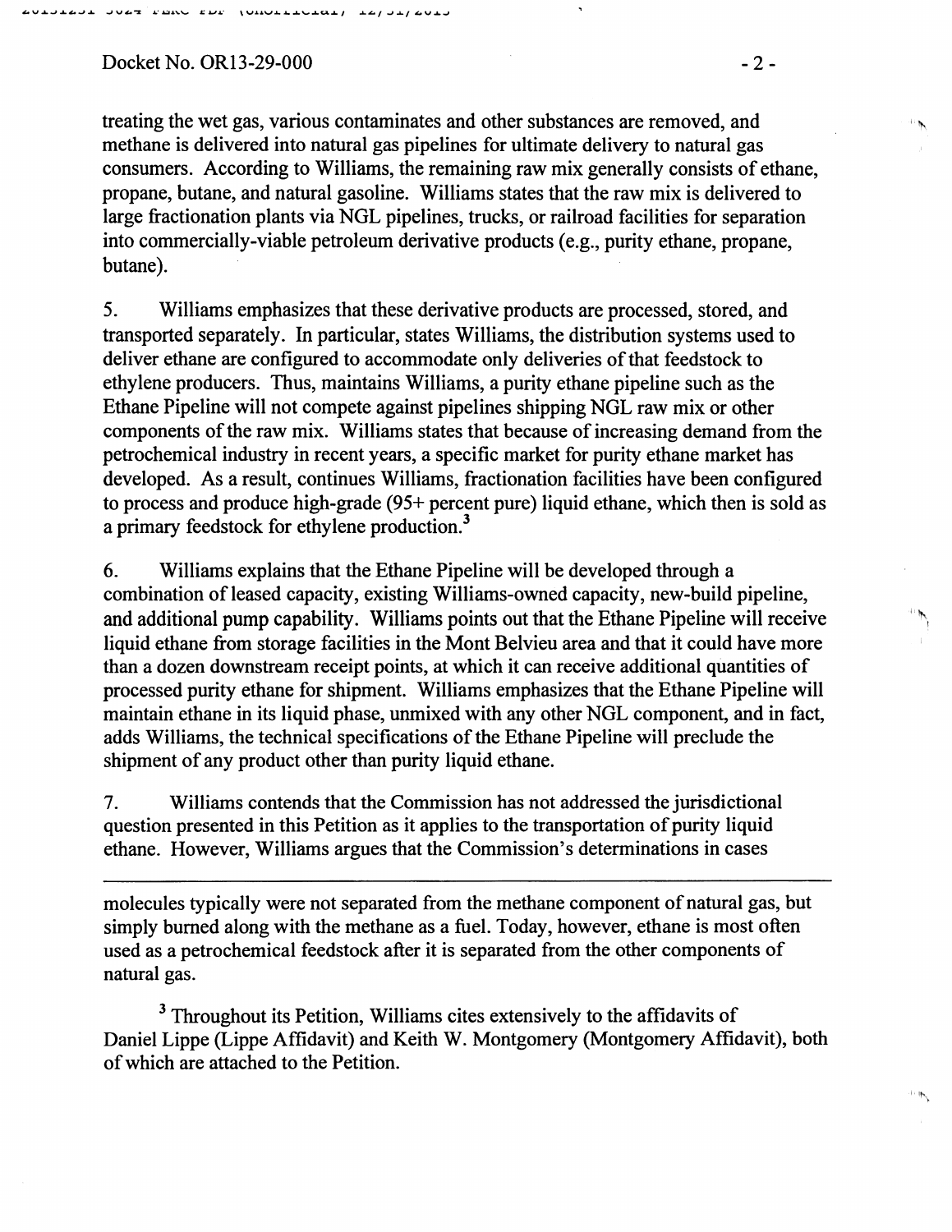Docket No. OR13-29-000 - 3 -

involving other hydrocarbons and petroleum derivatives lead to the conclusion that the Commission's ICA jurisdiction does not apply to the Ethane Pipeline. According to Williams, the Commission has recognized that its ICA jurisdiction applies only to hydrocarbons used for fuel or energy purposes, but Williams emphasizes that the purity liquid ethane to be transported on the Ethane Pipeline will not serve any such purpose. In fact, asserts Williams, ethane's naturally-occurring high thermal content makes it unsuitable for fuel purposes. Moreover, continues Williams, because ethane currently is not commercially marketed for any fuel or energy application, energy markets will not be affected by the price of purity liquid ethane transported on the Ethane Pipeline. Therefore, Williams maintains that the Ethane Pipeline will function like those pipelines transporting non-fuel products, over which the Commission has disclaimed jurisdiction.

### II. **Public Notice and Interventions**

8. Notice of the filing was issued on August 8, 2013, with interventions and protests due on September 6, 2013. Pursuant to Rule 214 of the Commission's regulations,<sup>4</sup> all timely-filed motions to intervene and any unopposed motions to intervene out-of-time filed before the issuance date of this order are granted. Granting late intervention at this stage of the proceeding will not delay or disrupt the proceeding or place additional burdens on existing parties. The Petition is unopposed.

#### III. **Williams' Arguments**

9. Williams cites a number of Commission orders and judicial decisions reflecting Congressional intent that the Commission's ICA regulation of oil pipelines is lighthanded.<sup>5</sup> Williams further asserts that the Commission has held that its ICA jurisdiction applies to energy-use products, but that it does not apply to petrochemical feedstocks. Williams maintains that the question before the Commission in this proceeding is a question of first impression: whether the Commission's ICA jurisdiction applies to the unhatched, interstate pipeline transportation of purity liquid ethane that will be used entirely in non-energy applications.

4 18 C.F.R. § 385.214 (2013).

*5* Williams cites *Farmers Union Central Exch.* v. *FERC,* 584 F.2d 408,413 (D.C. Cir. 1978); *Plantation Pipe Line Co. v. Colonial Pipeline Co.*, 104 FERC  $\P$  61,271, at P 22 (2003); *Williams Pipe Line Co.*, Opinion No. 154, 21 FERC  $\P$  61,260, at 61,584 (1982) (footnote omitted) (ICA is a producer protection measure rather than a consumer protection measure).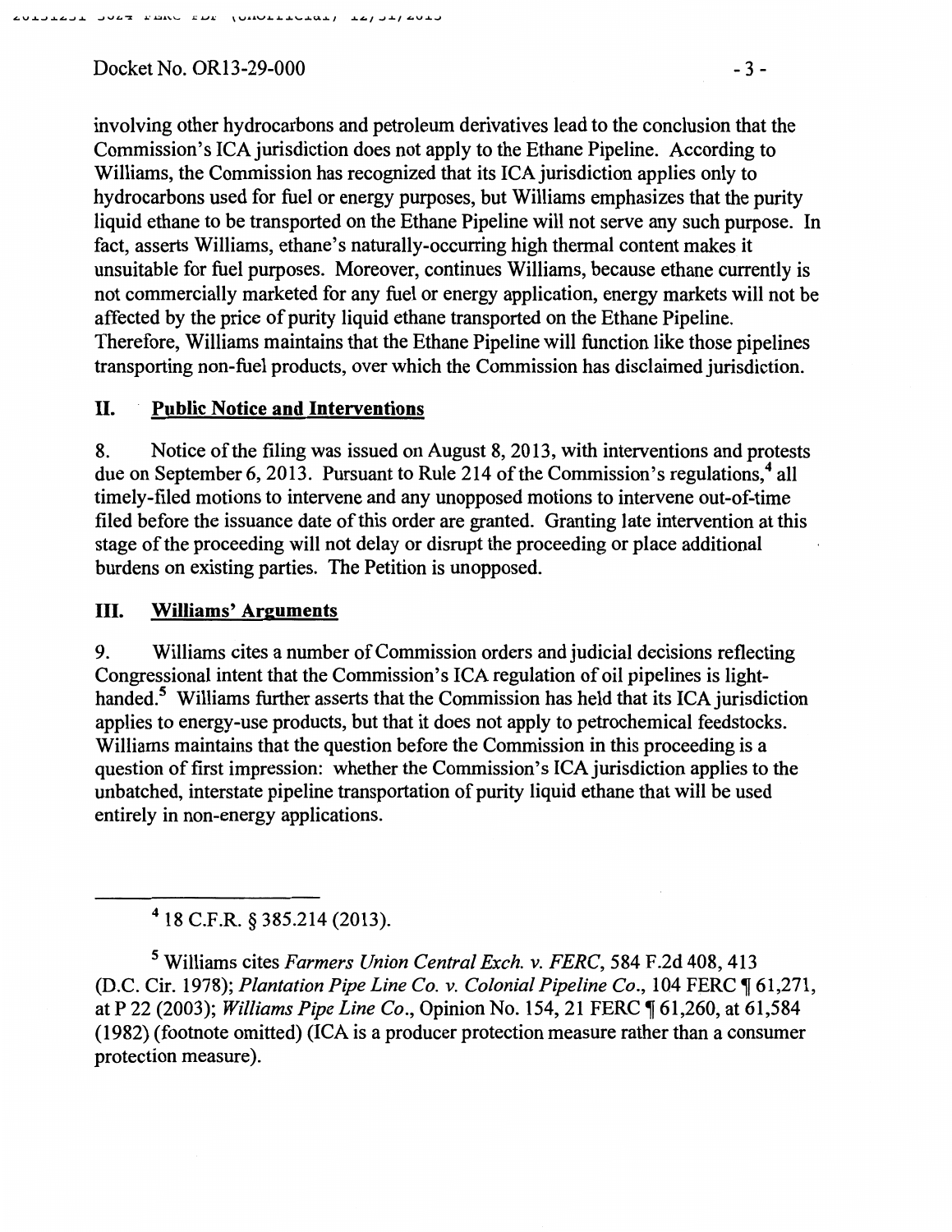Docket No. OR13-29-000 - 4 -

10. Williams contends that two distinct lines of Commission and judicial precedent bear on this issue. Williams submits that the first line of cases supports the Commission's authority to regulate interstate pipeline shipments covering a range of naturally-occurring hydrocarbons, including various petroleum derivatives and NGLs. However, continues Williams, the second line of cases just as clearly establishes limits to the Commission's authority, recognizing that not all naturally-occurring hydrocarbons and petroleum derivatives shipped in interstate commerce are subject to the Commission's ICA regulation.

11. Moreover, states Williams, nothing in a Commission grant of the relief it seeks would encroach on the jurisdictional boundaries established in these earlier cases. Rather, continues Williams, it asks only that the Commission consider the "unique Ethane Pipeline" in the context of what has been acknowledged as the governing test for the Commission's ICA regulation: whether the product being transported serves an energy-related, as opposed to a feedstock, function. In other words, adds Williams, the test for determining the Commission's jurisdiction is not whether the product being shipped may be a natural hydrocarbon derivative.

12. Williams states that the Commission first addressed the energy use/feedstock distinction in *Gulf Central Pipeline* Co.6 According to Williams, the Commission reversed an earlier determination in that case in which it had asserted ICA authority over pipeline shipments of anhydrous ammonia, and the United States Court of Appeals for the District of Columbia Circuit affirmed the Commission's reversal, explaining that the legislative history of the Department of Energy Organization Act' demonstrates a Congressional focus on energy policy and regulation when it transferred the ICA oil pipeline jurisdiction to the Commission. Williams adds that the court pointed out that Congress did not intend to vest the Commission with regulatory authority over nonenergy products and that regulating the transportation of anhydrous ammonia would not advance any energy-related policy objective.<sup>8</sup>

13. Williams asserts that the Commission determined in subsequent decisions that products such as gasoline, kerosene, jet fuel, and heating oil are for energy use, while other products fall into the non-energy use category, including ethylene, polymer grade propylene, chemical grade propylene, and anhydrous ammonia. For example, continues

6 50 FERC ~ 61,381 (1990) *(Gulf Central), aff'd sub nom. CF Industries, Inc.* v. *FERC,* 925 F.2d 476 (D.C. Cir. 1991) *(CF Industries).* 

7 42 U.S.C. §§ 7101, *et seq.* (1988).

8 Williams cites *CF Industries, Inc.,* 925 F.2d at 479.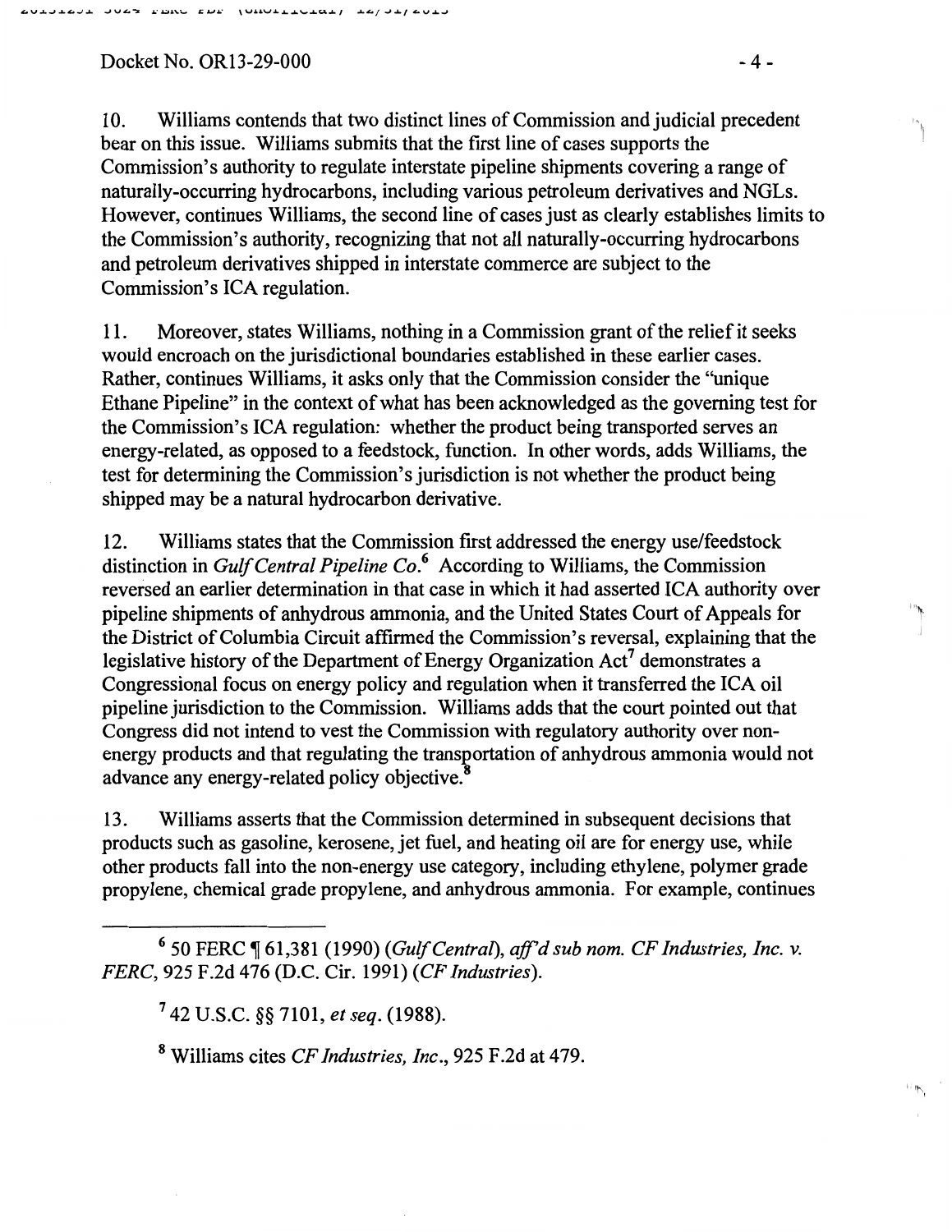**DAR NERA YAN TANATIRATAN TAN SANA** 

Williams, in *Texaco Petrochemical Pipeline, LLC*,<sup>9</sup> the Commission stated that while ethylene is indisputably a hydrocarbon product, the agency lacks jurisdiction where such product is "shipped by an oil pipeline [and] not used for energy purposes." Similarly, states Williams, in other cases, the Commission reached non-jurisdictional decisions, such as in *Sabine Propylene Pipeline, L.P!*<sup>0</sup>and *Enterprise Lou-Tex Propylene Pipeline L.P.*11 While acknowledging that purity liquid ethane is a naturally-occurring petroleum derivative and theoretically could be burned, Williams reiterates that an energy or fuel use is not the practical or commercial use of ethane, and for that reason, Williams argues that purity liquid ethane is similar to other non-fuel products over which the Commission has disclaimed jurisdiction.<sup>12</sup> Finally, states Williams, as was the case with other pipelines over which the Commission has disclaimed jurisdiction, the Surface Transportation Board will have jurisdiction, filling in any perceived regulatory gaps.

### IV. Commission Analysis

14. Williams states that the Commission's light-handed ICA jurisdiction should not apply to the Ethane Pipeline based on the Commission's determinations in other cases involving the transportation of non-fuel hydrocarbons and petroleum derivatives.<sup>13</sup> However, the level of scrutiny inherent in the Commission's ICA jurisdiction is irrelevant to determining whether that jurisdiction applies to the interstate movement of a particular · petrochemical. Generally, the Commission's ICA jurisdiction applies where oil or petroleum products that can be used for energy purposes are moved in interstate commerce.

9 107 FERC ~ 61,151, at P 5 (2004) *(Texaco).* 

<sup>10</sup> 109 FERC ¶ 61,025, at P 11 (2004) *(Sabine)* (polymer grade propylene "is not used for energy purposes ... [and therefore] ... transportation ... resides with the [Surface Transportation] Board.").

11 111 FERC ~ 61,068, at PP 11, 13 (2005) *(Enterprise)* (chemical grade propylene that would not substitute for any energy-related product and would not compete for pipeline capacity with energy-use hydrocarbons does not implicate FERC's ICA jurisdiction).

12 Lippe Affidavit PP 13, 15.

<sup>13</sup> Gulf Central, 50 FERC ¶ 61,381; *Texaco*, 107 FERC ¶ 61,515; *Sabine*, 109 FERC ¶ 61,025; *Enterprise*, 111 FERC ¶ 61,068.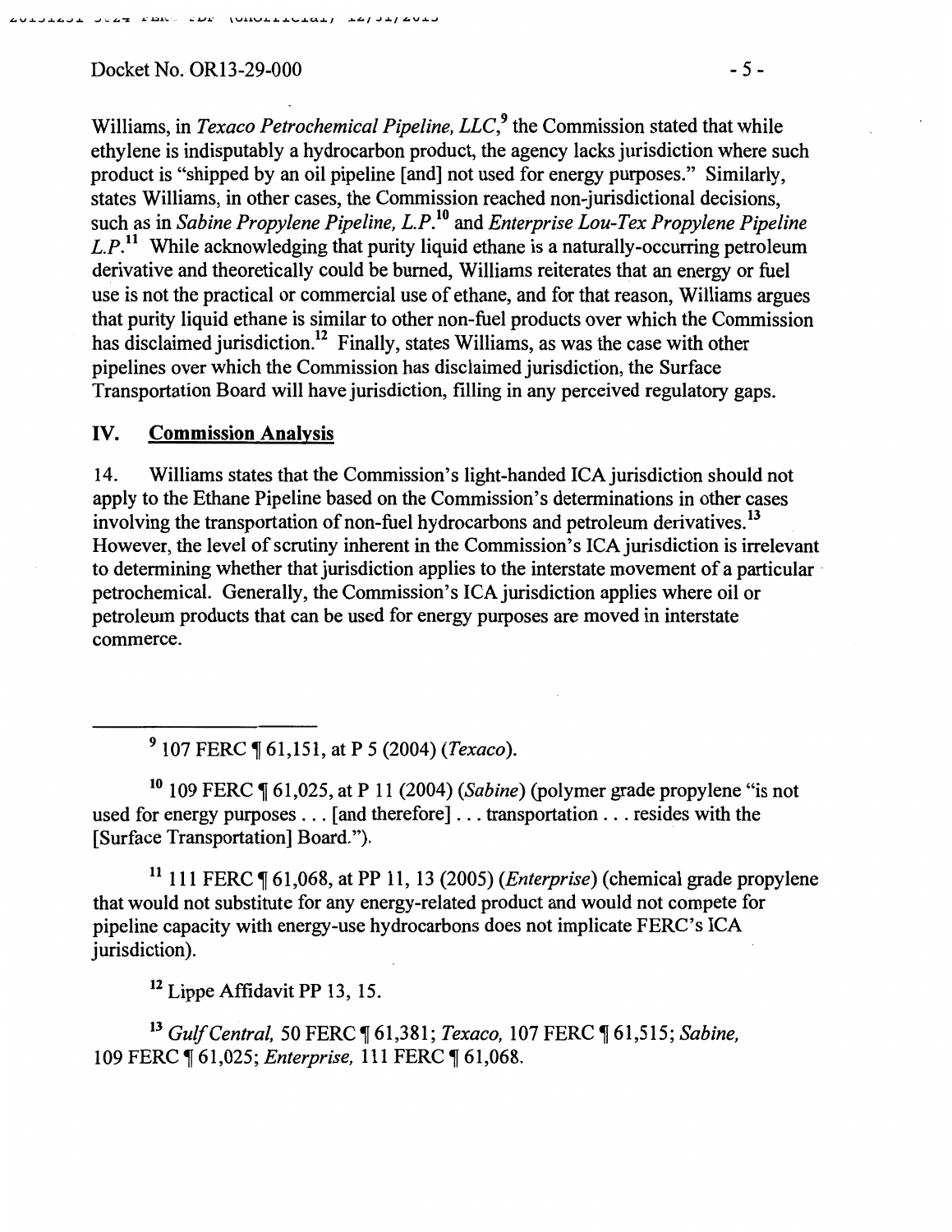Docket No. OR13-29-000 - 6 -

15. Williams claims that the Ethane Pipeline will function like those pipelines transporting products that are not used to generate energy, and over which the Commission has disclaimed jurisdiction. Williams asks the Commission to assess the purportedly ''unique character" of the Ethane Pipeline by applying what Williams contends is the Commission's traditional test: whether the product being transported serves in an energy-related, as opposed to a feedstock, function. Williams' characterization of the Commission's test is incomplete. Therefore, the Commission states this test somewhat differently, as follows: whether the product being transported is a naturally-occurring hydrocarbon that is used or can be used for energy-related purposes, as opposed to having only a non-fuel, feedstock function.

16. As discussed below, the Commission will not disclaim its jurisdiction over the transportation of purity liquid ethane because that NGL is a naturally-occurring hydrocarbon product with current energy uses and future undeveloped energy uses. Moreover, the Commission's jurisdiction cannot be based on an applicant's assertion of a product's end use in the case of a product that has potential fuel and energy uses. Rather, the Commission considers both existing and potential energy uses.

17. It is undisputed that ethane is a naturally-occurring hydrocarbon.<sup>14</sup> Moreover, purity ethane has a thermal heat content that has the capability of being burned and used for fuel and energy purposes. It is also widely known among natural gas local distribution companies that purity ethane is often blended with low Btu natural gas to raise the Btu content to merchantable quality specifications.<sup>15</sup>

18. Purity ethane also has current energy uses and future undeveloped energy uses. For example, a number of companies have submitted liquefied natural gas project proposals, with plans to expand existing terminals to enable the exportation of low-ethane quality propane globally.<sup>16</sup> Additionally, in 2012, the United States became a net

<sup>15</sup>*See, e.g., "Infrastructure Projects Connect Marcellus Shale To Ethane, NGL Markets,"* The American Oil & Gas Reporter (2011). http://www.aogr.com/index.php/magazine/cover-story/infrastructure-projects-connectmarcellus-shale-to-ethane-ngl-markets.

<sup>16</sup>*See "The North American Gas Value Chain: Developments and Opportunities," Platts,* September 2012 at 13.

' '" .,

 $\overline{\mathcal{D}}$ 

<sup>&</sup>lt;sup>14</sup> Williams acknowledges that purity ethane is a naturally-occurring hydrocarbon. Petition at 10.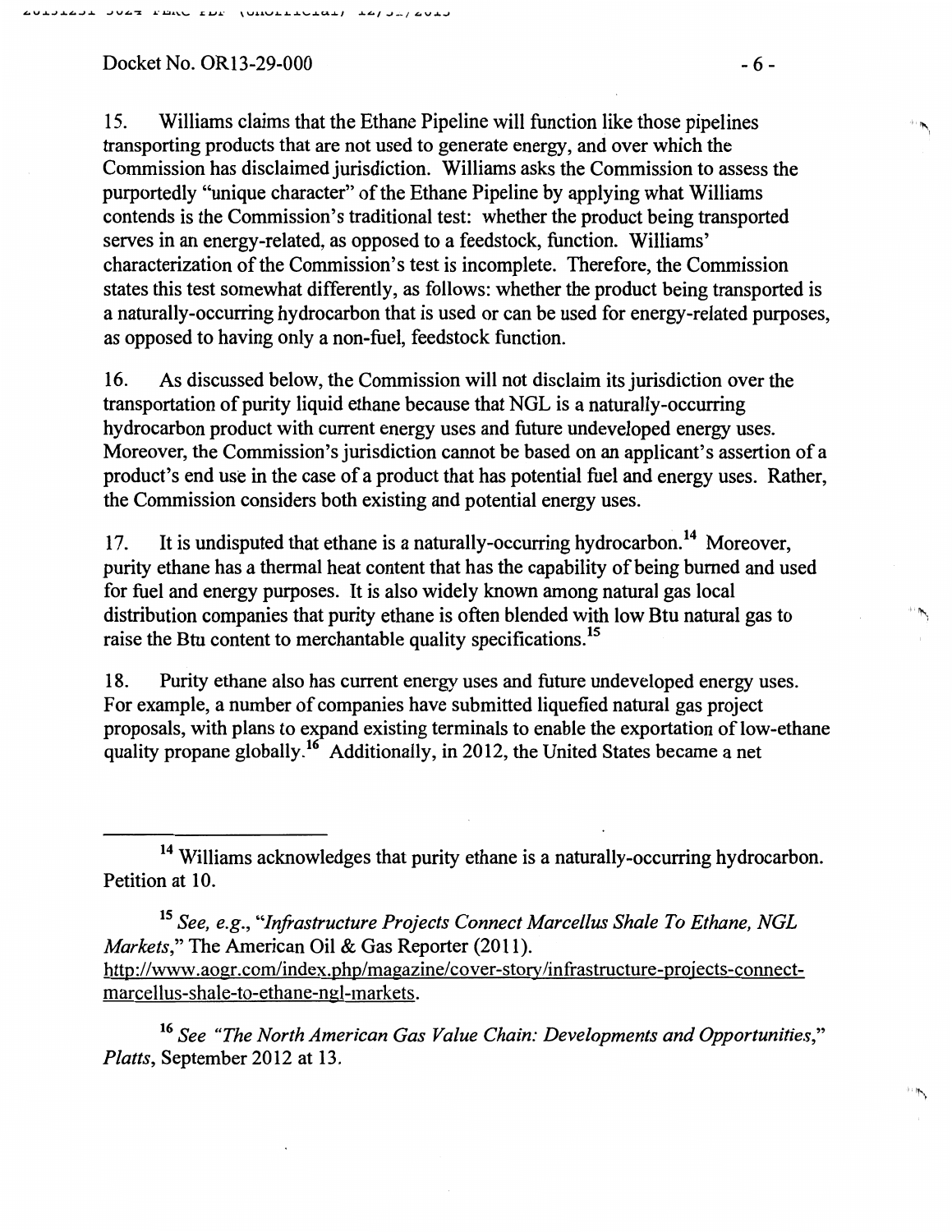Docket No. OR13-29-000 - 7 -

exporter of liquefied petroleum gases (LPG), including ethane, for the first time.<sup>17</sup> In its recent extended open season capacity offering on its new Bluegrass Pipeline Project, Williams touts access to not only petrochemical plants, but also storage facilities, fractionation, and export terminals. Current uses of ethane already apply. ethane's high Btu content for energy uses.

19. Purity ethane also has future energy uses. Enterprise Products Partners LP (EPP) has announced plans to build a new LPG terminal with an in-service target date of the fourth quarter of 2015. The new terminal and the expansion of the existing Houston Ship Channel terminal will produce an aggregate capacity of 15-16 million bbl/month of lowethane propane. The supply for the export terminals will come from designated LPG pipelines and EPP's fractionation and storage complex in Mont Belvieu, Texas.<sup>18</sup> In addition, The Williams Companies, Inc. announced that it is exploring with Boardwalk Pipeline Partners, LP (Boardwalk) the development of a new export LPG terminal on the Gulf Coast to provide customers access to international markets.<sup>19</sup> The Commission anticipates that these propane projects will rely on blending ethane with propane to meet global use requirements. Against this background, it is evident that purity ethane has future energy uses. Thus, purity ethane is a naturally-occurring hydrocarbon that is used or can be used for energy-related purposes.

20. The Commission also rejects Williams' assertions that purity ethane is akin to anhydrous ammonia, polymer grade propylene, or chemical grade propylene, all products over which the Commission has disclaimed jurisdiction. In *Gulf Central,* the Commission declined to exercise jurisdiction over an anhydrous ammonia pipeline, distinguishing anhydrous ammonia from the "hydrocarbon petrochemicals transported by oil or gas pipeline, and which are generally considered to be fuels *(e.g.,* ethane, propane, butanes, pentanes, or other products in the paraffm, olefin, and aromatic series of gas and

<sup>17</sup>*See U.S. Exports of liquefied petroleum gases projected to continue through 2040,* EIA, May 2013.

<sup>18</sup>*See "EPP to build US Gulf Coast LPG export terminal,"* Oil & Gas Journal, (October 2013), http://www.ogj.com/articles/2013/10/epp-to-build-us-gulf-coast-lpgexport-terminal.html.

19 *See "Speed to Market Connecting Utica, Marcellus NGLs to Petchem, Export,* " Williams (2013), http://co.williams.com/feature/speed-to-market-connecting-uticamarcellus-ngls-to-petchem-export/.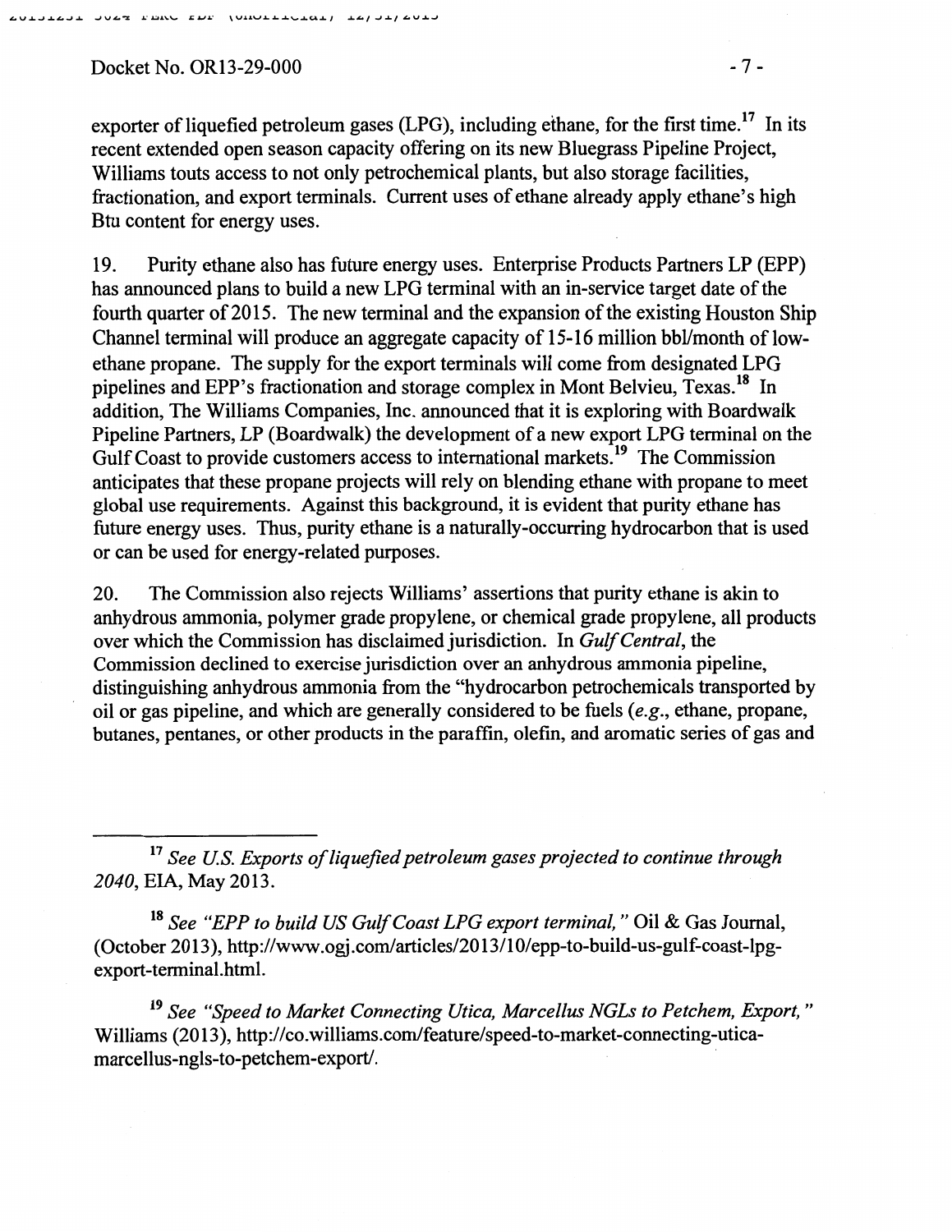#### Docket No. OR13-29-000 - 8 -

oil derivatives").<sup>20</sup> Thus, the Commission has in the past considered ethane to be a fuel subject to its jurisdiction. In that case, the Commission noted that ammonia has no heating value when compared to various hydrocarbon petrochemicals, including ethane.<sup>21</sup> In contrast, it is unquestionable that ethane has a thermal heat content and has the capability of being burned and used for fuel and energy purposes.

21. Likewise, ethane is distinguishable from polymer grade propylene and chemical grade propylene is not used for energy purposes, but rather for the production of plastics.22 Similarly, the Commission determined that chemical grade propylene is not used for energy purposes, and consequently disclaimed jurisdiction.<sup>23</sup> As discussed, however, ethane has a variety of current and future energy uses, including being added to low Btu natural gas to increase its heat content and being used in low ethane propane for export for international use. In fact, these cases compel a result contrary to that requested by Williams, instead highlighting the appropriateness of the Commission asserting jurisdiction over ethane pipelines.

22. Moreover, the Commission has exercised and maintained its ICA regulatory authority over a number of ethane transportation projects currently approved and under construction. 24 Due to the thermal heat content and current and future uses of ethane as a fuel, the Commission will continue to exercise its jurisdiction over the interstate transportation of liquid purity ethane.

23. Finally, the Commission will not disclaim jurisdiction over interstate ethane transportation based on an applicant's assertion of the intended end-use of the ethane. Notably, Williams does not have title to the ethane in its pipeline; therefore it cannot be certain of the ultimate disposition of the ethane. Moreover, Williams will deliver some portion of the ethane to storage tanks from which the ethane may be delivered for various

<sup>20</sup> Gulf Central, 50 FERC ¶ 61,381, at 62,166 (citing 1 D.L. Katz, et al., Handbook *of Natural Gas Engineering, Table JA- Physical Constants of Hydrocarbons,* at pp.708- 709 (1959)). .

 $^{21}$  *Id.* 

<sup>22</sup> See Sabine, 109 FERC ¶ 61,025, at P 608.

<sup>23</sup> See Enterprise, 111 FERC ¶ 61,068, at PP 9-11.

<sup>24</sup> Enterprise Liquids Pipeline, LLC, 144 FERC ¶ 61,083 (2013); *Sunoco Pipeline*, *L.P.*, 142 FERC ¶ 61,087 (2013).

 $~\tilde{}~$